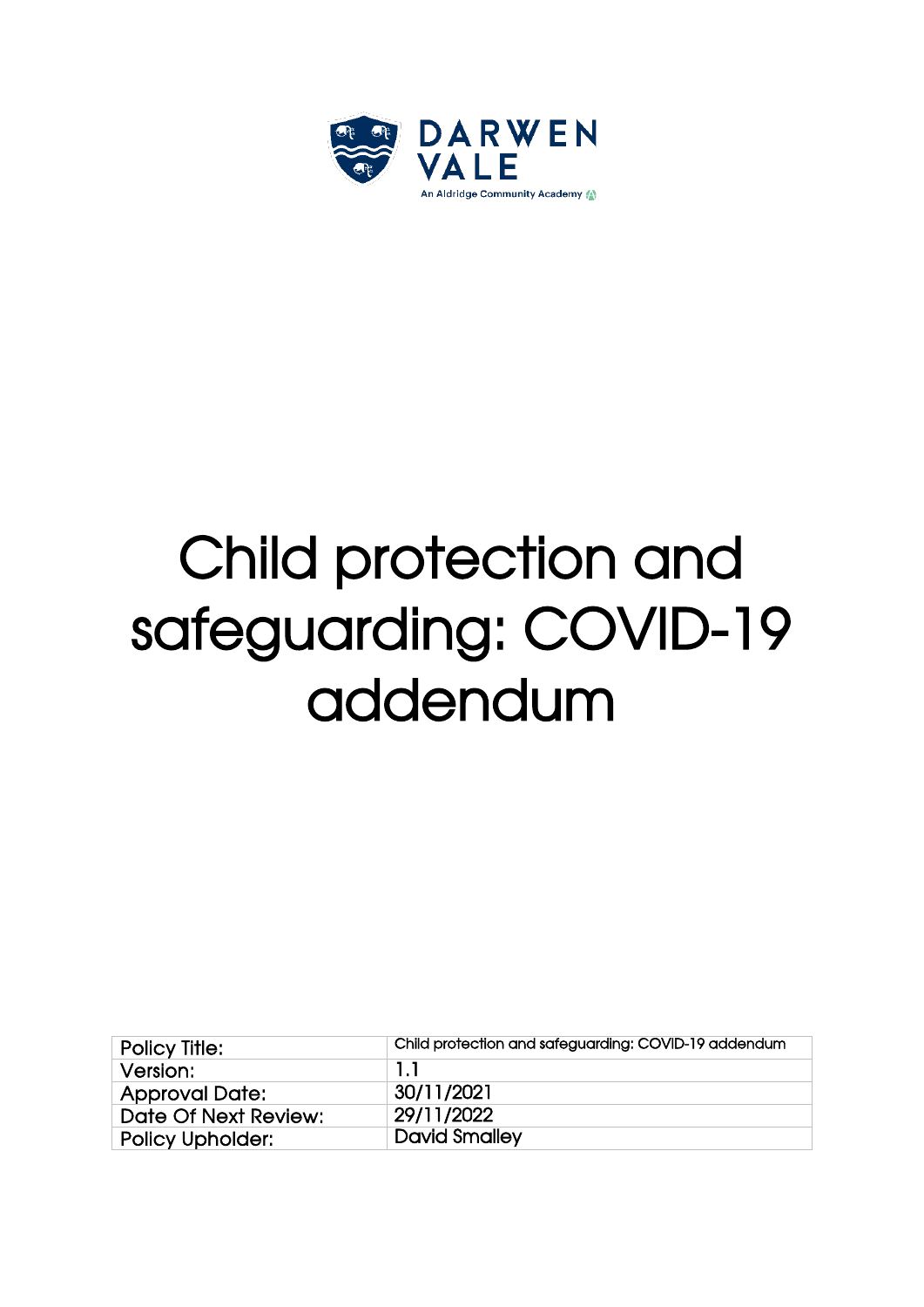## **Contents**

# <span id="page-1-0"></span>**Important contacts**

| <b>ROLE</b>                                                                            | <b>NAME</b>      | <b>CONTACT DETAILS</b>           |
|----------------------------------------------------------------------------------------|------------------|----------------------------------|
| Designated safeguarding lead<br>(DSL)                                                  | David Smalley    | DSmalley@darwenvale.com          |
| Deputy DSL                                                                             |                  |                                  |
| Designated member of senior<br>leadership team if DSL (and<br>deputy) can't be on site | <b>Ruth Cull</b> | Ruth.Cull@darwenvale.com         |
| Principal                                                                              | Matthew Little   | Matthew.Little@darwenvale.com    |
| Local authority designated<br>officer (LADO)                                           | Megan Dumpleton  | Megan.dumpleton@blackburn.gov.uk |
| Chair of governors                                                                     | Jan Richardson   | chair@darwenvale.com             |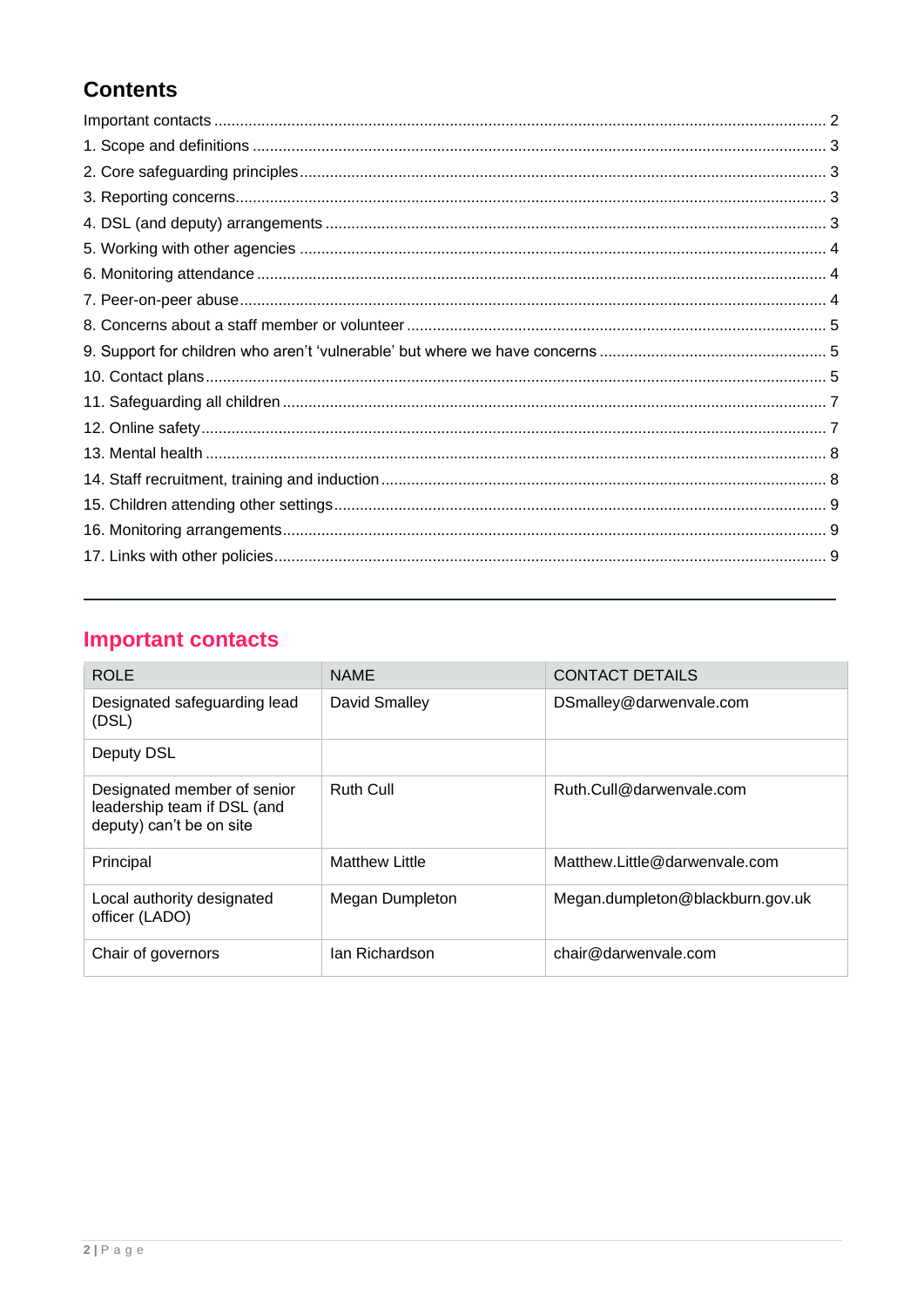## <span id="page-2-0"></span>**1. Scope and definitions**

This addendum applies during the period of school closure due to COVID-19, and reflects updated advice from our 3 local safeguarding partners [Blackburn with Darwen Borough Council, NHS Blackburn with Darwen Borough Council and Lancashire Constabulary] and local authority (LA) Black burn with Darwen.

It sets out changes to our normal child protection policy in light of the Department for Education's guidance [Coronavirus: safeguarding in schools, colleges and other providers,](https://www.gov.uk/government/publications/covid-19-safeguarding-in-schools-colleges-and-other-providers) and should be read in conjunction with that policy.

Unless covered here, our normal child protection policy continues to apply.

The Department for Education's (DfE's) definition of 'vulnerable children' includes those who:

> Have a social worker, including children:

- With a child protection plan
- Assessed as being in need
- Looked after by the local authority
- Have an education, health and care (EHC) plan

## <span id="page-2-1"></span>**2. Core safeguarding principles**

We will still have regard to the statutory safeguarding guidance, [Keeping Children Safe in Education.](https://www.gov.uk/government/publications/keeping-children-safe-in-education--2)

Although we are operating in a different way to normal, we are still following these important safeguarding principles:

- The best interests of children must come first
- If anyone has a safeguarding concern about any child, they should continue to act on it immediately
- A designated safeguarding lead (DSL) or deputy should be available at all times (see section 4 for details of our arrangements)
- It's essential that unsuitable people don't enter the school workforce or gain access to children
- Children should continue to be protected when they are online

## <span id="page-2-2"></span>**3. Reporting concerns**

All staff and volunteers must continue to act on any concerns they have about a child immediately. It is still vitally important to do this, both for children still attending school and those at home. As pupils begin to return back to school, staff may identify new safeguarding concerns as they see them in person. All new concerns identified need to be reported in line with the school's procedure.

As a reminder, all staff should continue to work with and support children's social workers, where they have one, to help protect vulnerable children.

## <span id="page-2-3"></span>**4. DSL (and deputy) arrangements**

We aim to have a trained DSL or deputy DSL on site wherever possible, and as more pupils return to school, the expectation will be that the DSL or deputy DSL will be on site every day. Details of all important contacts are listed in the 'Important Contacts' section at the start of this addendum.

If our DSL (or deputy) can't be in school, they can be contacted remotely by: [DSmalley@darwenvale.com](mailto:DSmalley@darwenvale.com)

We will keep all school staff and volunteers informed by email/website/ weekly briefings / school newsletter as to who will be the DSL (or deputy) on any given day, and how to contact them.

We will ensure that DSLs (and deputies), wherever their location, know who the most vulnerable children in our school are.

On occasions where there is no DSL or deputy on site, a senior leader will take responsibility for co-ordinating safeguarding. This will be Ruth Cull, Vice Principal. You can contact them by: [Ruth.cull@darwenvale.com](mailto:Ruth.cull@darwenvale.com)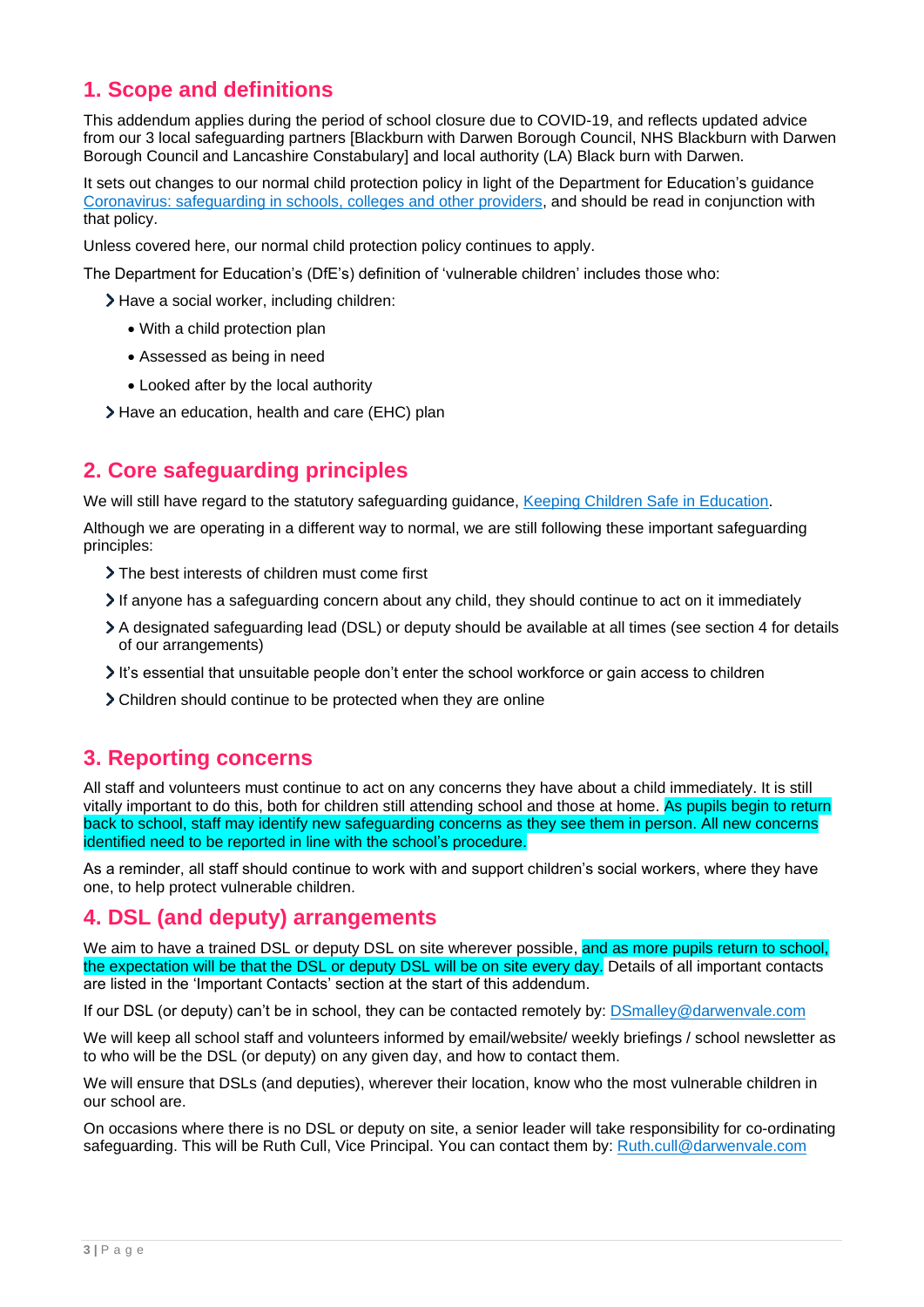The senior leader will be responsible for liaising with the off-site DSL (or deputy) to make sure they (the senior leader) can:

- Identify the most vulnerable children in school
- Update and manage access to child protection files, where necessary
- Liaise with children's social workers where they need access to children in need and/or to carry out statutory assessments
- Contact students and families where this is necessary

The DSL or deputy DSL will ensure that they are doing all they reasonably can to ask parents and carers to advise them of any changes regarding welfare, health and wellbeing that they should be aware of before a child returns back to school

## <span id="page-3-0"></span>**5. Working with other agencies**

We will continue to work with children's social care, and with virtual school heads for looked-after and previously looked-after children to ensure that they are supported in order to return back to school, so long as there are no shielding concerns. We will also ensure that we work with any other identified safeguarding or welfare partner to help protect children identified as vulnerable and encourage their attendance. This will be done in line with the following statutory quidance: [https://www.gov.uk/government/publications/coronavirus](https://www.gov.uk/government/publications/coronavirus-covid-19-guidance-on-vulnerable-children-and-young-people)[covid-19-guidance-on-vulnerable-children-and-young-people](https://www.gov.uk/government/publications/coronavirus-covid-19-guidance-on-vulnerable-children-and-young-people)

We will continue to update this addendum where necessary, to reflect any updated guidance from:

- > Our 3 local safeguarding partners
- The local authority about children with education, health and care (EHC) plans, the local authority designated officer and children's social care, reporting mechanisms, referral thresholds and children in need

See School Safeguarding Policy for guidance

http://www.darwenvale.com/policies

## <span id="page-3-1"></span>**6. Monitoring attendance**

As most children will not be attending school during this period of school closure, we will not be completing our usual attendance registers or following our usual procedures to follow up on non-attendance.

The exception to this is where any child we expect to attend school during the closure doesn't attend, or stops attending. In these cases we will:

- Follow up on their absence with their parents or carers, by contacting with a telephone call.
- Notify their social worker, where they have one

We are using the Department for Education's daily online attendance form to keep an accurate record of who is attending school.

We will make arrangements with parents and carers to make sure we have up-to-date emergency contact details, and additional contact details where possible, through regular interaction with parents/carers and other agencies.

## <span id="page-3-2"></span>**7. Peer-on-peer abuse**

We will continue to follow the principles set out in part 5 of Keeping Children Safe in Education when managing reports and supporting victims of peer-on-peer abuse.

Staff should continue to act on any concerns they have immediately – about both children attending school and those at home.

Staff will in the first instance contact DSL to outline concerns they have or concerns that have been brought to their attention.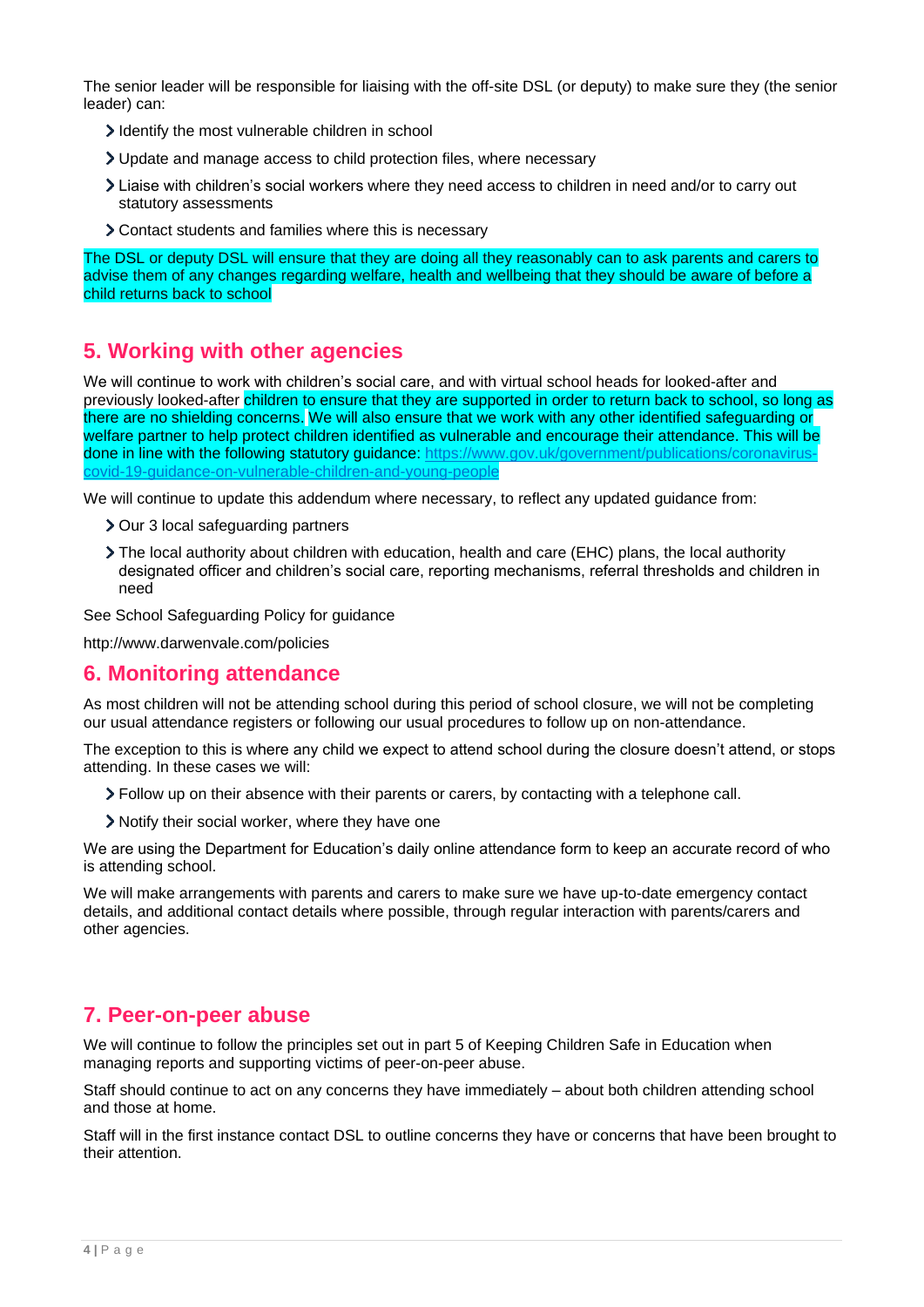## <span id="page-4-0"></span>**8. Concerns about a staff member or volunteer**

We will continue to follow the principles set out in part 4 of Keeping Children Safe in Education.

Staff should continue to act on any concerns they have immediately – whether those concerns are about staff/volunteers working on site or remotely.

Staff should in the first instance raise any concerns they have with the School Principal who will immediately contact the LADO to sek advice on next steps before an investigation is deemed necessary or is initiated.

We will continue to refer adults who have harmed or pose a risk of harm to a child or vulnerable adult to the Disclosure and Barring Service (DBS).

We will continue to refer potential cases of teacher misconduct to the Teaching Regulation Agency. We will do this using the email address [Misconduct.Teacher@education.gov.uk](mailto:Misconduct.Teacher@education.gov.uk) for the duration of the COVID-19 period, in line with government guidance.

## <span id="page-4-1"></span>**9. Support for children who aren't 'vulnerable' but where we have concerns**

We have the option to offer places in school to children who don't meet the Department for Education's definition of 'vulnerable', but who we have safeguarding concerns about. We will work with parents/carers to do this. For example, children who have previously had a social worker, those families experiencing financial difficulties, or who haven't met the threshold for a referral but where staff have raised concerns. In particular children whose circumstances or behaviours have been discussed at schools weekly inclusion panel meetings.

If these children will not be attending school, we will put a contact plan in place, as explained in section 10 below.

## <span id="page-4-2"></span>**10. Contact plans**

We have contact plans for children with a social worker and children who we have safeguarding concerns about, for circumstances where:

- They won't be attending school (for example where the school, parent/carer and social worker, if relevant, have decided together that this wouldn't be in the child's best interests); or
- They would usually attend but have to self-isolate

Each child has an individual plan which sets out:

- How often the school will make contact this will be at least once a week
- Which staff member(s) will make contact as far as possible, this will be staff who know the family well
- $\ge$  How staff will make contact this will be over the phone, doorstep visits, or a combination of both
- Where details of this contact will be recorded on the schools system

We will share these plans with children's social care where relevant, and will review them every six weeks whilst school is closed.

If we can't make contact with a family, we will contact children's social care, or the police if we believe that there is an immediate risk of harm to the child(ren).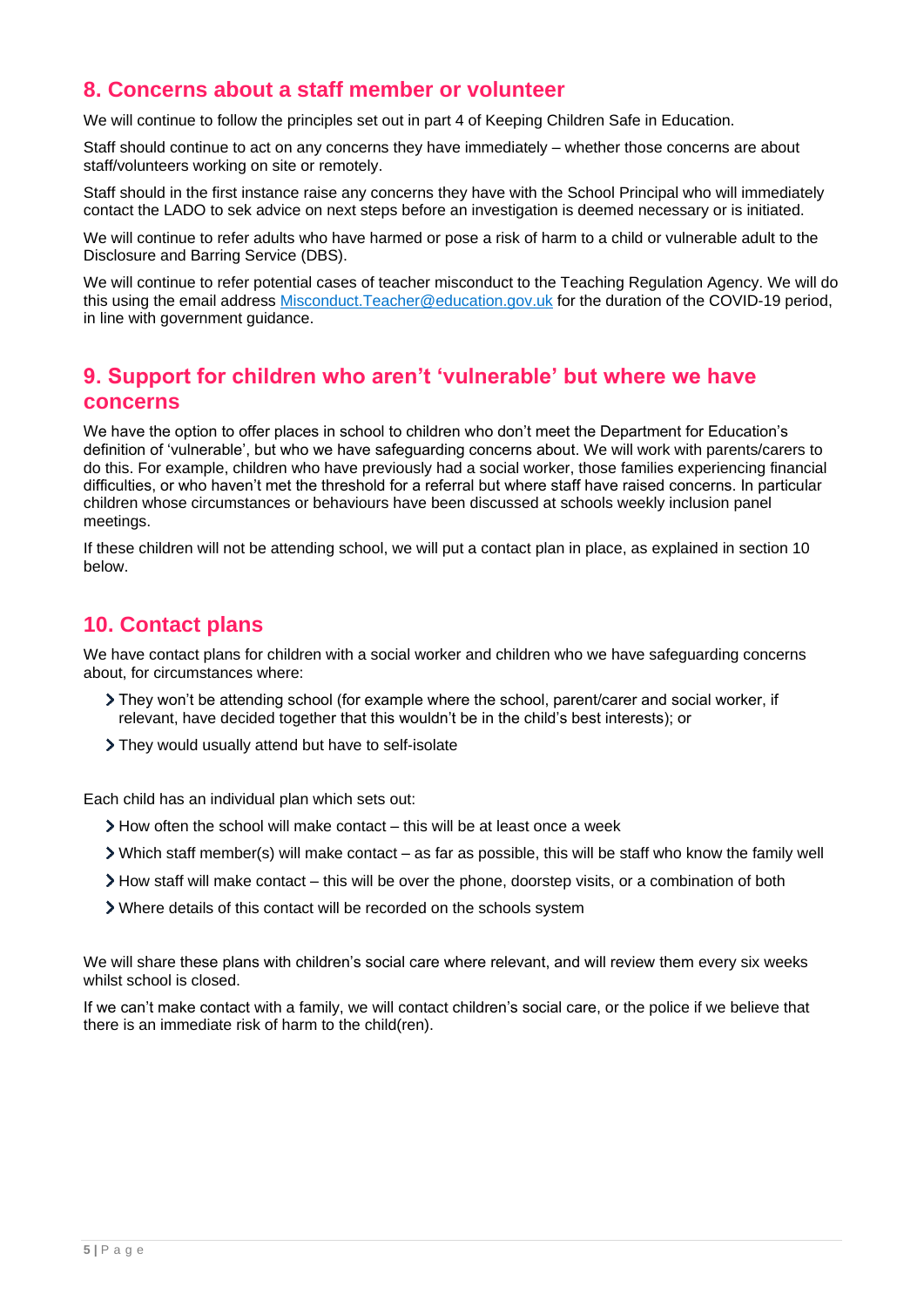Details of the school's Contact Plan can be found below:-

#### **EMERGENCY SAFEGUARDING PROCEDURES DURING FULL SCHOOL CLOSURE**

#### **Aim:**

- Ensure all students have contact from staff, at least once per week
- Where possible, learning can continue at home through work provided
- Staff continue to have an oversight of academic progress through regular monitoring
- All families identified as vulnerable have additional contact made, and support given, with any concerns reported and recorded in line with the schools safeguarding procedures

#### **Families with Child Protection and Child in Need plans: (THESE CALLS SHOULD BE MADE BY THE DSL OR DEPUTY DSL)**

- DSL / Deputy DSL to ensure that they have accurate contact details for the allocated social worker, including a mobile phone number
- Phone contact made with family once a week. Where possible, also ask to speak to the student(s)
- Offer of food support through school
- Liaising with all necessary professionals, and updating them with details of contact made and also any concerns identified.
- Attending any planned review meetings, unless advised otherwise.
- Recording and reporting all information obtained and shared via CPOMS

#### **Vulnerable families: (THESE CALLS SHOULD BE MADE BY THE DSL OR DEPUTY DSL)**

- Where applicable, DSL / Deputy DSL to ensure that they have accurate contact details for any support workers including a mobile phone number
- Phone contact made with family once a week. Where possible, also ask to speak to the student(s)
- Offer of food support through school.
- Liaising with any professionals working with the family, and updating them with details of contact made.
- Making referrals to social care where it has been identified that there are safeguarding concerns
- Recording and reporting all information obtained and shared via CPOMS

#### **Families experiencing financial difficulties: (THESE CALLS SHOULD BE MADE BY THE DSL OR DEPUTY DSL)**

- Phone contact made with family once a week. Where possible, also ask to speak to the student(s)
- Offer of food support through school.
- If needed, food bank information to be provided.
- Making referrals to social care where it has been identified that there are safeguarding concerns
- Recording and reporting all information obtained and shared via CPOMS

#### **Families not identified as vulnerable or at risk:**

- Phone contact made with family fortnightly
- Recording details of call onto SIMS
- Raising any safeguarding concerns identified via the school's reporting procedure

#### **Logistics:**

- It is essential that there is maintained contact between school and all families
- If you are concerned about a student or their family always raise this concern in line with the schools safeguarding reporting procedure
- Personal numbers and emails **MUST NOT** be shared with parent/carers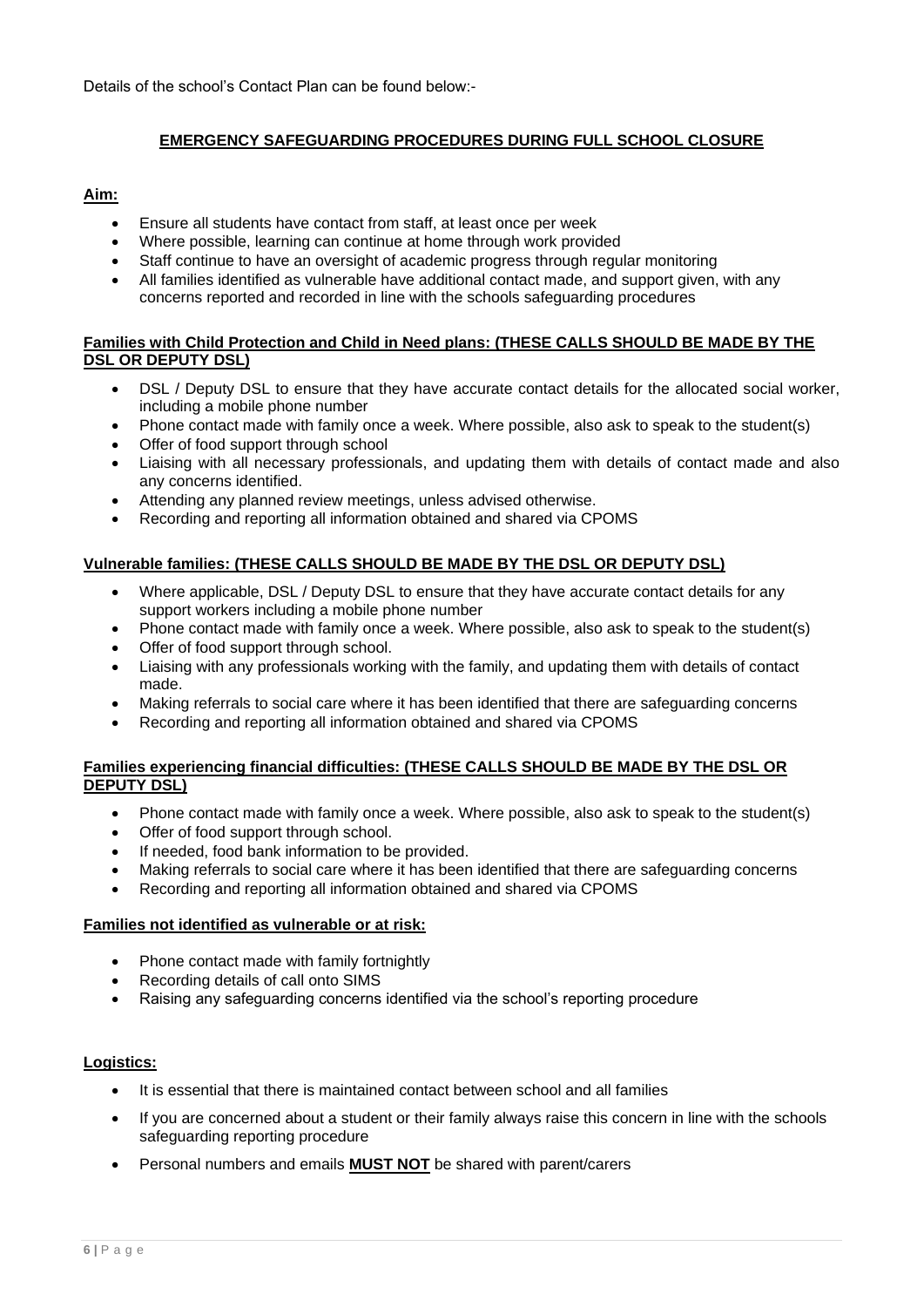- Details of all calls are to be recorded on CPOMS for students known to social care or identified as vulnerable
- Any safeguarding concerns that is identified during a call needs to be reported and recorded in line with the schools safeguarding procedures

## <span id="page-6-0"></span>**11. Safeguarding all children**

Staff and volunteers are aware that this difficult time potentially puts all children at greater risk.

Staff and volunteers will continue to be alert to any signs of abuse, or effects on pupils' mental health that are also safeguarding concerns, and act on concerns immediately in line with the procedures set out in section 3 above

For children at home, they will look out for signs like:

- Not completing assigned work or logging on to school systems
- > No contact from children or families
- Seeming more withdrawn during any class check-ins or video calls

Children are likely to be spending more time online during this period – see section 12 below for our approach to online safety both in and outside school.

See section 13 below for information on how we will support pupils' mental health.

## <span id="page-6-1"></span>**12. Online safety**

#### **12.1 In school**

We will continue to have appropriate filtering and monitoring systems in place in school. These are set to alert Principals automatically if there are any breaches of IT safeguarding in terms of usage / access.

If IT staff are unavailable, and you have a concern, you should contact your Principal or the CEO of the trust. Kit Lam (kit.lam@aldridgeeducation.org)

#### **12.2 Outside school**

Where staff are interacting with children online, they will continue to follow our existing policies and procedures for staff code of conduct and IT acceptable use policy. Staff are reminded that they must adhere to these policies and procedures when liaising with students and their families, and any breach could result in disciplinary action. Staff should also continue to follow all trust and school protocols around online safety and behaviours at all times and acceptable use of IT personally, not just when they are in contact with children.

[During this time of remote learning it is vital that the following procedures put in place for this are adhered to. Staff should only use their work email address for interaction with students. Students should be using their school email addresses. Contact should only be made as agreed with the school's Principal. This will be via school email accounts, on school devices only, through either Teams or Google Classrooms for remote teaching and through Show My Homework for setting work to be done. All standards of conduct, modesty of dress, speech etc must be maintained in line with protocols expected within schools. Staff should remind themselves daily that they are at work when interacting with students, albeit from a different location to usual.

Staff will continue to be alert to signs that a child may be at risk of harm online, and act on any concerns immediately, following our reporting procedures as set out in section 3 of this addendum.

We will make sure children know how to report any concerns they have back to our school, and signpost them to other sources of support too.

#### **12.3 Working with parents and carers**

We will make sure parents and carers: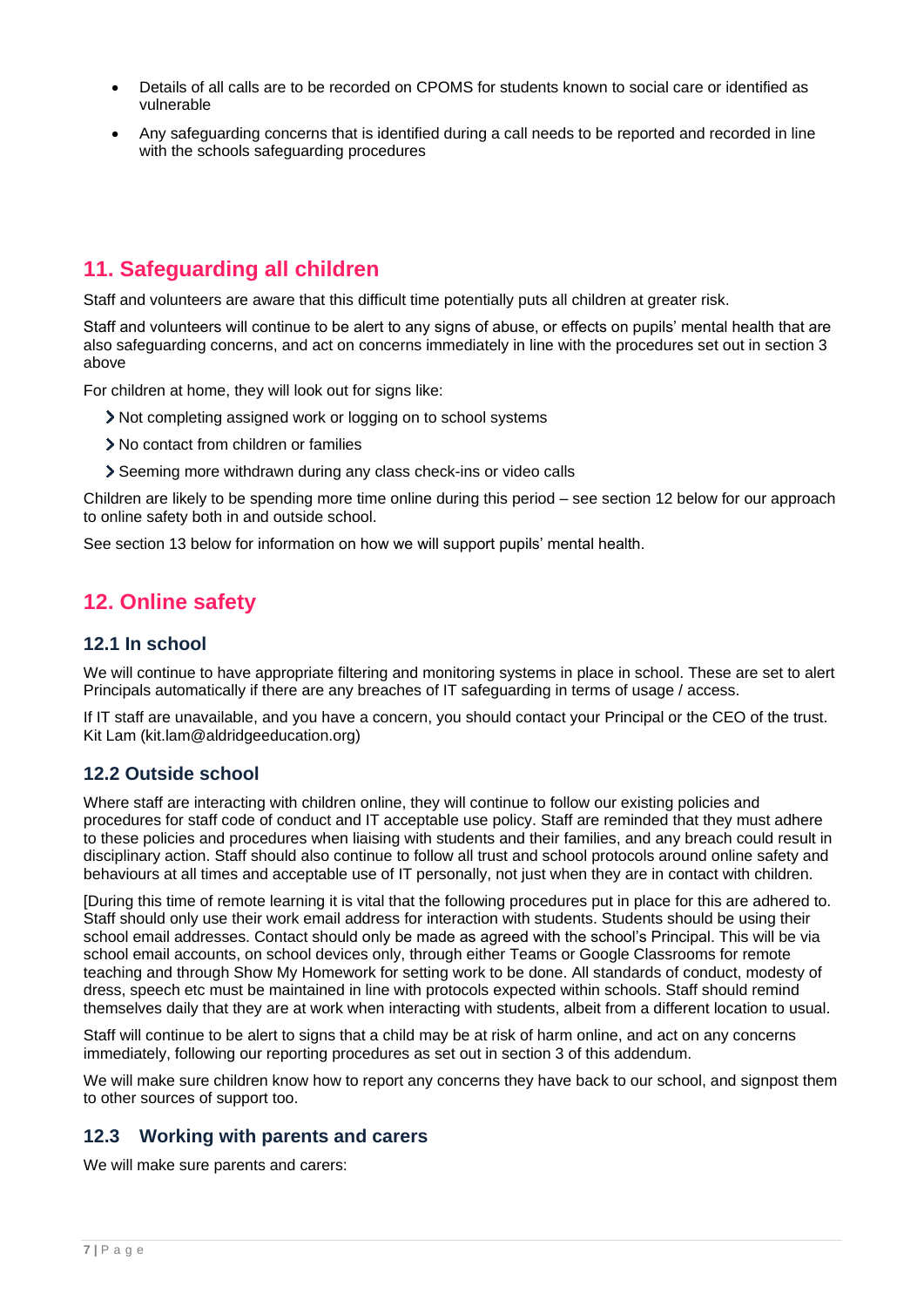- >Are aware of the potential risks to children online and the importance of staying safe online. Information relating to online safety is available online.
- >Know what our school is asking children to do online, including what sites they will be using and who they will be interacting with from our school. This will be communicated un school assemblies, through provided workbooks and Class Charts.

Are aware that they should only use reputable online companies or tutors if they wish to supplement the remote teaching and resources our school provides. Know where else they can go for support to keep their children safe will be provided with government guidance on how to stay safe on line; [https://www.gov.uk/government/publications/coronavirus-covid-19-keeping-children-safe](https://www.gov.uk/government/publications/coronavirus-covid-19-keeping-children-safe-online/coronavirus-covid-19-support-for-parents-and-carers-to-keep-children-safe-online)[online/coronavirus-covid-19-support-for-parents-and-carers-to-keep-children-safe-online](https://www.gov.uk/government/publications/coronavirus-covid-19-keeping-children-safe-online/coronavirus-covid-19-support-for-parents-and-carers-to-keep-children-safe-online)

#### and

<https://www.gov.uk/guidance/covid-19-staying-safe-online>

## <span id="page-7-0"></span>**13. Mental health**

Negative experiences and distressing life events, such as the current circumstances, can affect the mental health of children and their parents. Where there are children of critical workers and vulnerable children on site, and/or more children return to school, where possible we will ensure that there is appropriate support in place for them, via the existing internal support offer. The following guidance will be used to inform staff of the mental health issues that can cause changes in a child's behavior or emotional state, and to remind them that any changes should be reported in line with the school's procedures:-

<https://www.gov.uk/government/publications/mental-health-and-behaviour-in-schools--2>

We will continue to signpost all pupils, parents and staff to other resources to support good mental health at this time, such as ChildLine, NSPCC, Papayrus and Young Minds.

When setting expectations for pupils learning remotely and not attending school, teachers will bear in mind the potential impact of the current situation on both children's and adults' mental health. This will include ensuring that wellbeing is maintained by setting realistic expectations for the completion of work.

## <span id="page-7-1"></span>**14. Staff recruitment, training and induction**

#### **14.1 Recruiting new staff and volunteers**

We continue to recognise the importance of robust safer recruitment procedures, so that adults and volunteers who work in our school are safe to work with children.

We will continue to follow our safer recruitment procedures, and part 3 of Keeping Children Safe in Education.

In urgent cases, when validating proof of identity documents to apply for a DBS check, we will initially accept verification of scanned documents via online video link, rather than being in physical possession of the original documents. This approach is in line with revised guidance from the DBS.

New staff must still present the original documents when they first attend work at our school, and will still be subject to a full safeguarding induction to ensure that they are clear of the current reporting and recording processes

We will continue to do our usual checks on new volunteers, and do risk assessments to decide whether volunteers who aren't in regulated activity should have an enhanced DBS check, in accordance with paragraphs 167-172 of Keeping Children Safe in Education.

#### **14.2 Staff 'on loan' from other schools [Is this applicable to Aldridge)**

We will assess the risks of staff 'on loan' working in our school, and seek assurance from the 'loaning' school that staff have had the appropriate checks. [Add who will do these risk assessments.]

We will also use the DBS Update Service, where these staff have signed up to it, to check for any new information.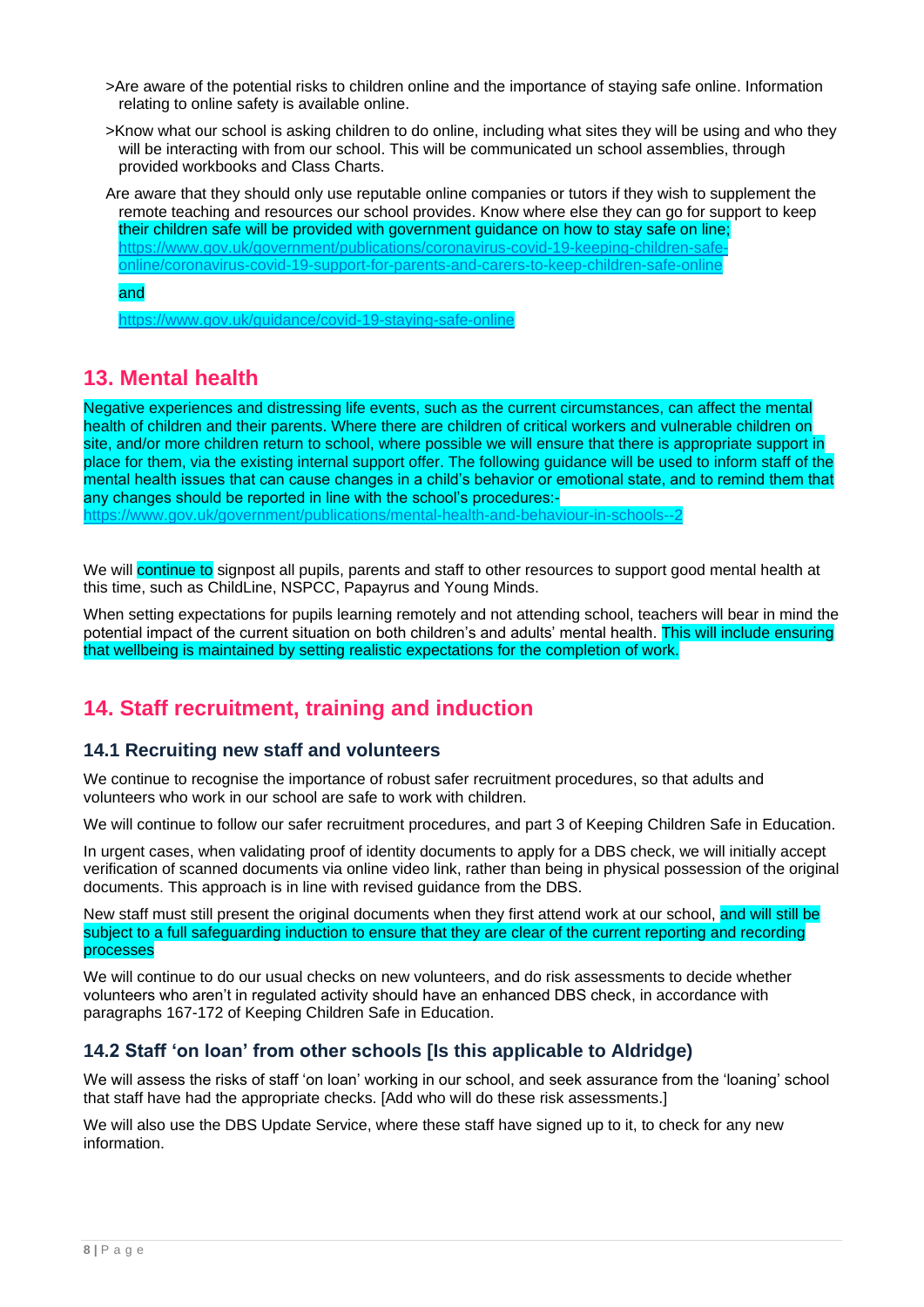## **14.3 Safeguarding induction and training**

We will make sure staff and volunteers are aware of changes to our procedures and local arrangements.

New staff and volunteers will continue to receive:

- > A safequarding induction
- A copy of our children protection policy (and this addendum)
- Xeeping Children Safe in Education part 1

We will decide on a case-by-case basis what level of safeguarding induction staff 'on loan' need. In most cases, this will be:

- A copy of our child protection policy and this addendum
- > Confirmation of local processes
- Confirmation of DSL arrangements

#### **14.4 Keeping records of who's on site**

We will keep a record of which staff and volunteers are on site each day, and that appropriate checks have been carried out for them.

We will continue to keep our single central record up to date.

## <span id="page-8-0"></span>**15. Children attending other settings**

Where children are temporarily required to attend another setting, we will make sure the receiving school is provided with any relevant welfare and child protection information.

Wherever possible, our DSL (or deputy) and/or special educational needs co-ordinator (SENCO) will share, as applicable:

- The reason(s) why the child is considered vulnerable and any arrangements in place to support them
- The child's EHC plan, child in need plan, child protection plan or personal education plan
- > Details of the child's social worker
- > Details of the virtual school head

Where the DSL, deputy or SENCO can't share this information, the senior leader(s) identified in section 4 will do this.

We will share this information before the child arrives as far as is possible, and otherwise as soon as possible afterwards.

## <span id="page-8-1"></span>**16. Monitoring arrangements**

This policy will be reviewed as guidance from the 3 local safeguarding partners, the LA or DfE is updated, and as a minimum every 6 weeks by the safeguarding consultant being used by the trust., who will make any recommendations or updates known to the CEO. At every review, it will be approved by the trust's safeguarding link trustee and their chair of the board,

## <span id="page-8-2"></span>**17. Links with other policies**

This policy links to the following policies and procedures:

- > Child protection policy
- > Staff code of conduct
- > IT acceptable use policy
- > Health and safety policy